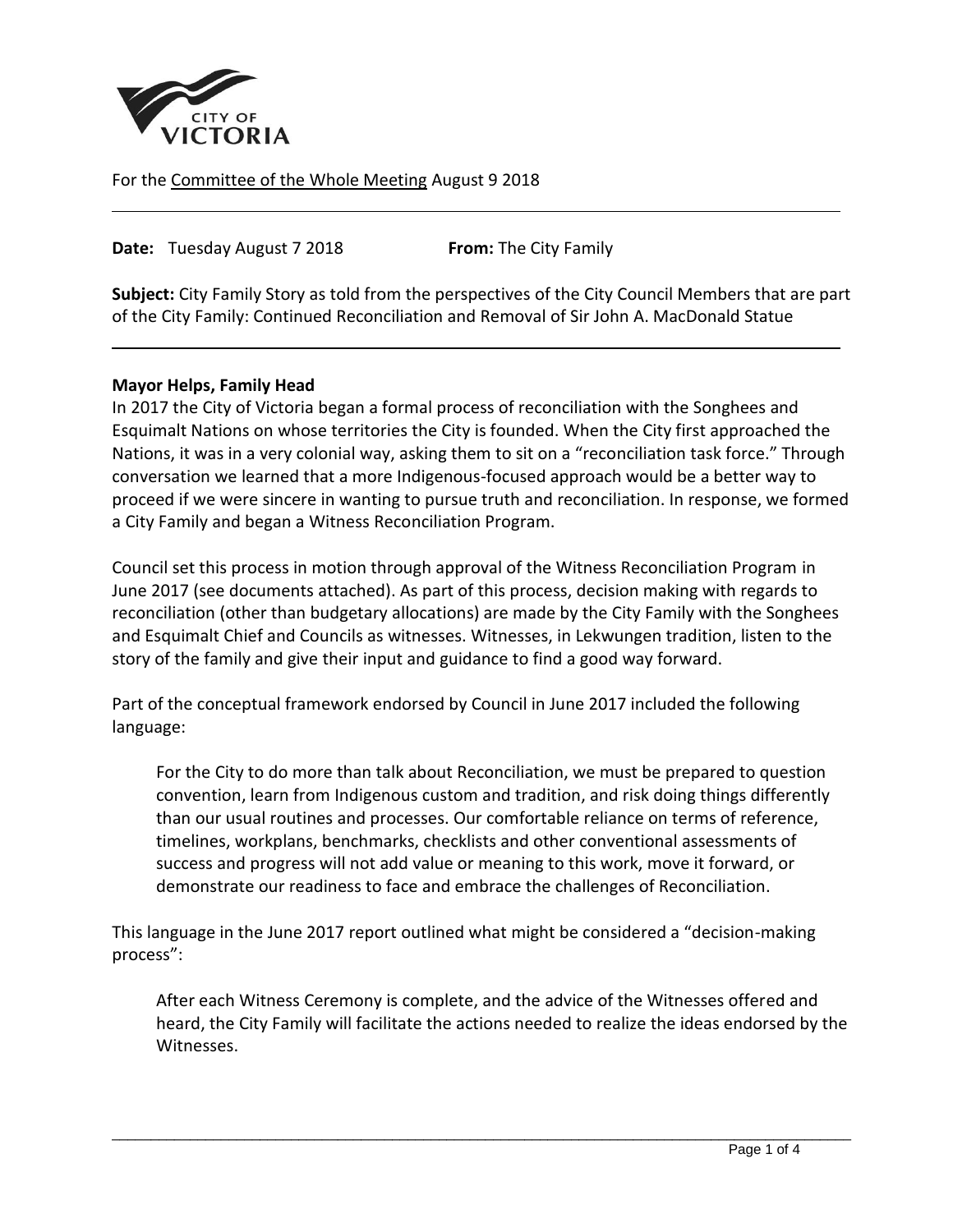The City Family has been gathering since the summer of 2017. We gather once a month in my office at City Hall and share food and conversation. One time, recently, I suggested to the family that perhaps we could "come to you" and meet at the Esquimalt Nation or the Songhees Nation. Hereditary Chief Ed Thomas gently pointed out, "You don't need to come to us. You are always already on our territory." This is just one example of the many humbling and generous truthtellings that has been shared during the process.

After a year of discussion, deliberation, truth-sharing, and seeking counsel from the Songhees and Esquimalt Chiefs and Councils on multiple occasions, the family decided on the first concrete action we would like to take as we continue the path of truth and reconciliation. We will remove the statue of Sir John A. MacDonald from the front doors of City Hall so that the family members and other Indigenous people do not need to walk past this painful reminder of colonial violence each time they enter the doors of their municipal government.

In addition to being the first Prime Minister of Canada, John A. MacDonald was a key architect of the Indian Residential School system. In 1879 he said, "When the school is on the reserve, the child lives with its parents, who are savages, and though he may learn to read and write, his habits and training mode of thought are Indian. He is simply a savage who can read and write. It has been strongly impressed upon myself, as head of the Department, that Indian children should be withdrawn as much as possible from the parental influence, and the only way to do that would be to put them in central training industrial schools where they will acquire the habits and modes of thought of white men."

I am ashamed to say that I have an undergraduate degree in Canadian history, a master's in Canadian history and a half-completed Ph.D. in Canadian history. It is not until we began this Witness Reconciliation Program that I learned about the role that Canada's first Prime Minister played in developing residential schools, the effects of which are well known to be still felt today both by school attendees and their children and grandchildren.

The statue will be removed and stored in a city facility until an appropriate way to recontextualize MacDonald is determined. We do not propose to erase history but rather to take the time through the process of truth-telling and reconciliation as part of the Witness Reconciliation Program to tell this complex and painful chapter of Canadian history in a thoughtful way.

Members of the City Family have worked together to craft this language that will go on a plaque where the current statue stands. The witnesses – the Chiefs and Councils of the Songhees and Esquimalt Nations – have provided their input and approved the final wording:

"*In 2017, the City of Victoria began a journey of Truth and Reconciliation with the Lekwungen peoples, the Songhees and Esquimalt Nations, on whose territories the city stands.* 

*The members of the City Family – part of the City's Witness Reconciliation Program – have determined that to show progress on the path of reconciliation the City should remove the statue of Sir John A. MacDonald from the front doors of City Hall, while the City, the Nations and the wider community grapple with MacDonald's complex history as both the first Prime Minister of Canada and a leader of violence against Indigenous Peoples.*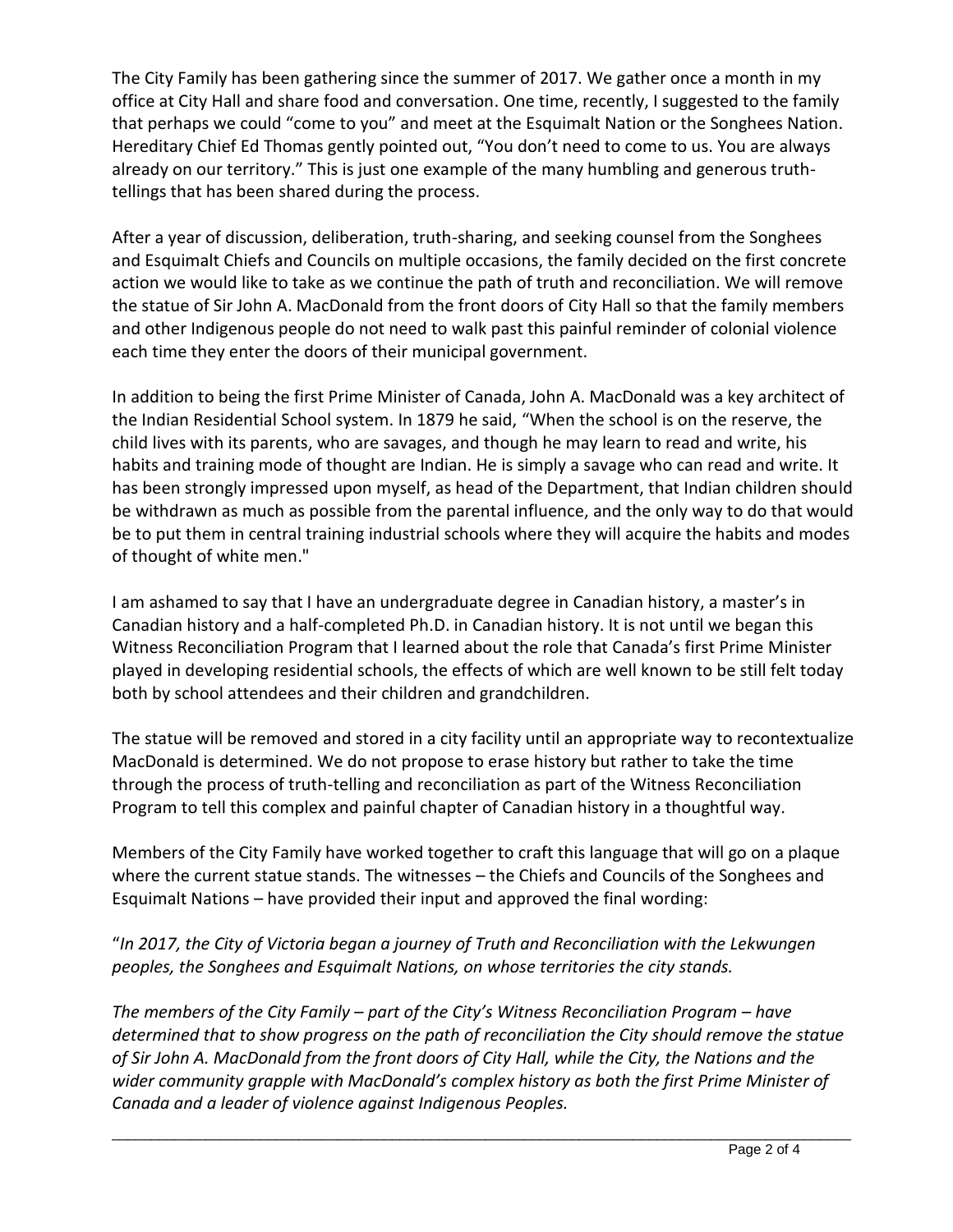*The statue is being stored safely in a city facility. We will keep the public informed as the Witness Reconciliation Program unfolds, and as we find a way to recontextualize MacDonald in an appropriate way. For more information please visit www.victoria.ca/reconciliation*"

The statue will be removed on Saturday August  $11<sup>th</sup>$  and the plaque installed immediately. After an appropriate amount of time has passed (as determined by Elders from the Songhees and Esquimalt Nations) a cleansing, blessing and healing ceremony will be held in the space where the statue formerly stood. In the longer term, as determined by motion of Council in late 2016, a piece of art representative of Lekwungen culture will likely go in this space.

## **Marianne Alto, Family Member**

When we began this journey, I said "As a corporation, we have not done this kind of work before, the work is new to us and so will be the way we do the work." I did not know then how the work would change how I see and live in the world. Each Family Gathering has offered unexpected opportunities to grow, reconsider, re-examine, reimagine. The trust and candor risked by each Family member in our conversations and considerations has been a revelation, and has given me a new lens through which to view, and be in, our community of neighbours.

Moving the statue of John A. is a simple task, but it bares heavy hearts' burden. While intellectually I understood the debate about its location and history, I did not understand the heart-borne trauma of it until, after a number of Family Gatherings, Indigenous members spoke to the effect of walking past it each time they entered into City Hall for our Gatherings, or any other daily, routine task. I acknowledge my obliviousness, and expose my own 'aha' moment upon hearing the tales of sorrow and hurt at each encounter with this symbol.

It is just a symbol – as it has stood for decades in unknowing approval of actions no one would accept now, its move will also be a symbol of movement towards a future in which Indigenous and non-Indigenous Victorians share a community growing into one of alliance, understanding, acceptance and collaboration.

In a meandering journey taking the time to evolve as it must, where the journey itself is about healing and learning, our final destination is less a place or outcome than it is hope. I treasure that hope, and am privileged to be part of this Family's journey.

# **Charlayne Thornton-Joe, Family Member**

It has been an honour to serve as part of the City's Witness Reconciliation Program and I thank those who are part of this family who have helped me with each step of our way. I was often emotional learning more about residential schools, the 60's scoop and other horrible events in Canada's history.

It is one thing to know that these things happened, but it has opened my eyes and heart to hear personal stories from family members. There have been times where I have felt uncomfortable with the discussions, and my feelings were often at odds as I grappled with my pride of being Canadian and the recognition that my grandparents came to Canada hoping to give their children and grandchildren a better life and more opportunities, with the now better understanding that those who came also took those same opportunities away from our Indigenous populations. The